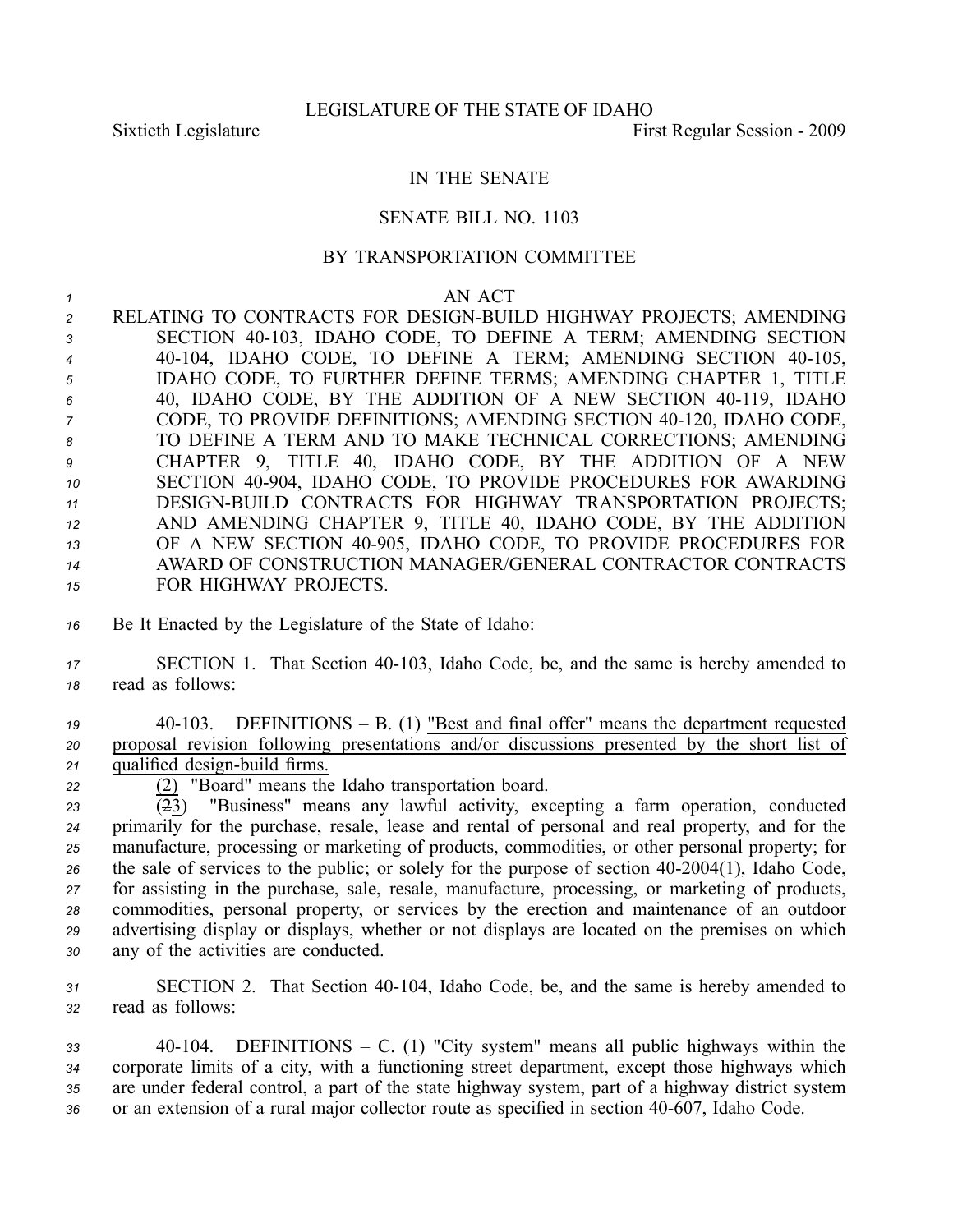*<sup>1</sup>* (2) "Commercial activities." (See "Unzoned commercial or industrial areas," section *<sup>2</sup>* 40122, Idaho Code)

*<sup>3</sup>* (3) "Commercial areas, unzoned." (See "Unzoned commercial or industrial areas," 4 section 40-122, Idaho Code)

*<sup>5</sup>* (4) "Commissioners" means the board of county commissioners of <sup>a</sup> county of this state.

*<sup>6</sup>* (5) "Construction manager/general contractor firm" means <sup>a</sup> firm with which the *<sup>7</sup>* department has contracted to provide services prior to final design phase and to act as *<sup>8</sup>* construction manager/general contractor during the construction phase.

 (6) "Controlledaccess facility" means <sup>a</sup> highway especially designed for through traffic to which owners or occupants of abutting land have no right or easement or only <sup>a</sup> controlled right or easement of access by reason of the fact that their property abuts upon the controlled-access facility. These highways may be freeways open to use by all customary forms of highway traffic, or they may be parkways from which trucks, buses and other commercial vehicles shall be excluded.

 (67) "County highway system" or "county secondary highways" mean all public highways in <sup>a</sup> county excep<sup>t</sup> those included within the state highway system, those under another state agency, those included within city highway systems of incorporated cities, those included within <sup>a</sup> highway district highway system, and those under federal control.

19 SECTION 3. That Section 40-105, Idaho Code, be, and the same is hereby amended to *<sup>20</sup>* read as follows:

*<sup>21</sup>* 40105. DEFINITIONS – D. (1) "Department" means the Idaho transportation *<sup>22</sup>* department.

23 (2) "Design-build contract" means a single contract between the department and a *24* design-build firm to furnish the architectural or engineering and related design services, labor, *<sup>25</sup>* material, supplies, equipment and construction services for the highway project.

<sup>26</sup> (3) "Design-build firm" means a sole proprietorship, partnership, limited liability *<sup>27</sup>* partnership, joint venture, corporation, any type of limited liability company, professional *<sup>28</sup>* corporation or legal entity qualified to design and build highway projects.

<sup>29</sup> <sup>(4)</sup> "Design-build highway project" means the procurement of both the design and 30 construction of a project in a single contract with a design-build firm capable of providing the *<sup>31</sup>* necessary design services and construction.

*<sup>32</sup>* (5) "Design professional" means <sup>a</sup> professional engineer or architect licensed by the state *<sup>33</sup>* of Idaho and qualified to design highway projects.

*<sup>34</sup>* (6) "Director" means the director of the Idaho transportation department.

 (37) "Displaced person" means any individual, family, business or farm operation which moves from real property or moves personal property from real property acquired for <sup>a</sup> program or project of <sup>a</sup> state or local agency, in whole or in part, or as the result of <sup>a</sup> written order of an acquiring agency to vacate real property for <sup>a</sup> program or project of <sup>a</sup> state or local agency, 39 and, solely for the purposes of section 40-2004, Idaho Code, as a result of a written order of an acquiring agency to vacate other real property, on which <sup>a</sup> person conducts <sup>a</sup> business or farm operation, for <sup>a</sup> program or project of any state or local agency.

*<sup>42</sup>* (48) "Draw" means making <sup>a</sup> cash demand on the proceeds of transportation bonds or *<sup>43</sup>* notes issued by the Idaho housing and finance association as it pertains to section 40718, Idaho *<sup>44</sup>* Code.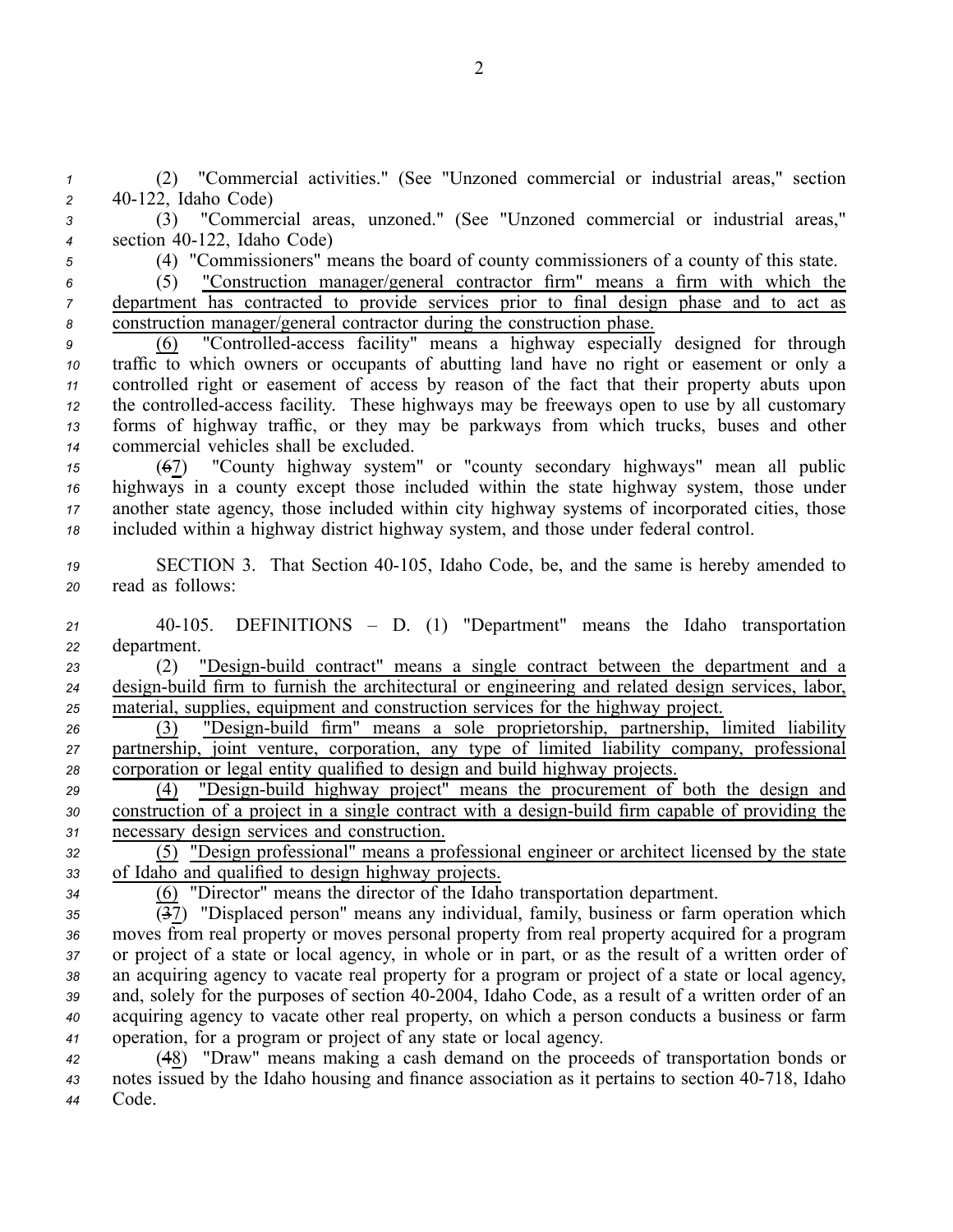*<sup>1</sup>* (59) "Dump" means any place or area, not operated as <sup>a</sup> business, where junk is *<sup>2</sup>* deposited, stored or kept.

*<sup>3</sup>* SECTION 4. That Chapter 1, Title 40, Idaho Code, be, and the same is hereby amended <sup>4</sup> by the addition thereto of a <u>NEW SECTION</u>, to be known and designated as Section 40-119, *<sup>5</sup>* Idaho Code, and to read as follows:

 40119. DEFINITIONS – R. (1) A "Request for proposals" or "RFP" means <sup>a</sup> document used to solicit proposals from design-build firms to design and construct a highway project and to solicit proposals from construction manager/general contractor firms to provide services prior to final design and then to construct <sup>a</sup> highway or bridge project.

*<sup>10</sup>* (2) A "Request for qualifications" or "RFQ" means <sup>a</sup> document used to qualify potential *11* design-build firms for placement on a short list. (See "Short list," section 40-120, Idaho Code)

*<sup>12</sup>* SECTION 5. That Section 40120, Idaho Code, be, and the same is hereby amended to *<sup>13</sup>* read as follows:

*<sup>14</sup>* 40120. DEFINITIONS – S. (1) "Safety rest area" means an area or site established and *15* maintained within or adjacent to the right-of-way by or under public supervision or control, for *<sup>16</sup>* convenience of the traveling public.

*<sup>17</sup>* (2) "Short list" means <sup>a</sup> list of qualified firms selected from <sup>a</sup> longer list of such firms.

*18* (3) "Sign." (See "Advertising structure," section 40-102, Idaho Code.)

 $\overline{(34)}$  "Single county wide countywide highway district" means all public highways within *<sup>20</sup>* the county, including those within all cities of the county, but excepting those within the state *<sup>21</sup>* highway system and those under federal control.

*<sup>22</sup>* (45) "State highway system" means the principal highway arteries in the state, including *<sup>23</sup>* connecting arteries and extensions through cities, and includes roads to every county seat in the *24* state.

*<sup>25</sup>* (56) "State law" means <sup>a</sup> provision of the constitution or statutes of this state, or an *<sup>26</sup>* ordinance, rule or regulation enacted or adopted by an agency or political subdivision of this *<sup>27</sup>* state pursuan<sup>t</sup> to the constitution or statutes.

<sup>28</sup> (67) "Structure." (See "Advertising structure," section 40-102, Idaho Code)

*29* (78) "System, city." (See "City system," section 40-104, Idaho Code)

*<sup>30</sup>* SECTION 6. That Chapter 9, Title 40, Idaho Code, be, and the same is hereby amended 31 by the addition thereto of a NEW SECTION, to be known and designated as Section 40-904, *<sup>32</sup>* Idaho Code, and to read as follows:

33 40-904. CONTRACTS – DESIGN-BUILD. (1) While design/bid/build is the preferred 34 method of contracting, the department may select design-build firms and award contracts 35 for design-build highway projects as provided in this section. Design-build transportation *<sup>36</sup>* projects shall be of appropriate size and scope as determined by the board to encourage 37 maximum competition and participation by qualified design-build firms. Design-build *<sup>38</sup>* contracting procedures may be used for projects only after the board determines that awarding 39 a design-build contract will serve the public interest. The department shall establish and *<sup>40</sup>* publish guidelines consistent with the provisions of this section prior to soliciting and awarding 41 design-build contracts.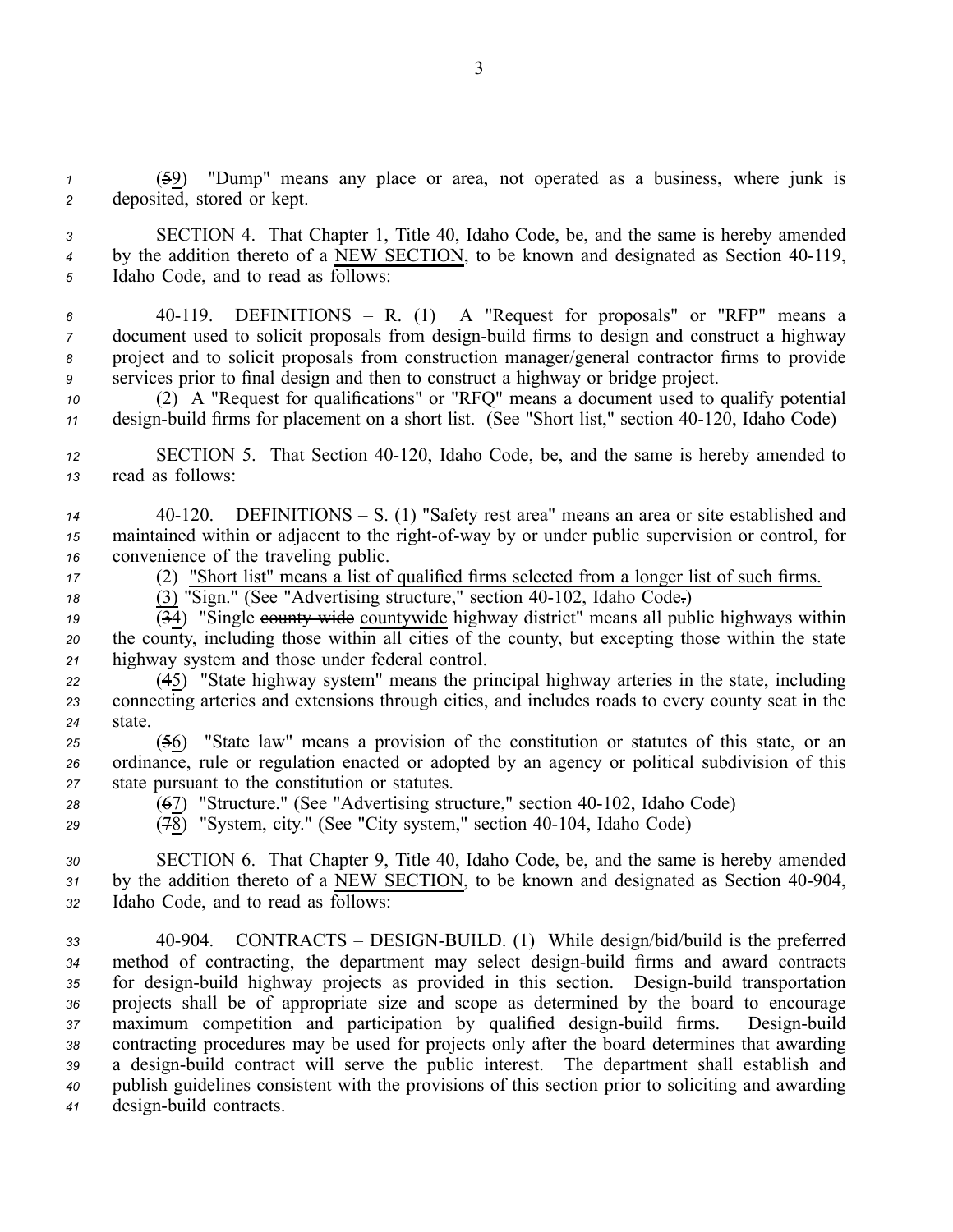*<sup>1</sup>* (2) The following criteria shall be used as the minimum basis for determining when to 2 use design-build procedures for awarding contracts:

*<sup>3</sup>* (a) Definition of the project requirements in the proposed scope of the design and *<sup>4</sup>* construction desired;

*<sup>5</sup>* (b) Time constraints for project delivery;

*6* (c) The capability and experience of potential design-build firms;

*7* (d) Project suitability for the design-build method of project delivery regarding time, *<sup>8</sup>* schedule, costs and quality factors;

*<sup>9</sup>* (e) The department's ability to manage designbuild projects, including employing *<sup>10</sup>* experienced personnel or outside consultants; and

*<sup>11</sup>* (f) Other criteria the department deems relevant and states in writing in its determination *12* to use design-build procedures for awarding contracts.

13 (3) The department shall employ for the duration of each design-build highway transportation project, <sup>a</sup> design professional, either inhouse or retained, who shall act as the department's project manager, to provide technical advice, preliminary studies, designs and other information needed or for the preparation of the RFQ or RFP, construction review services and professional expertise on behalf of the department.

 (4) The department shall publicly advertise <sup>a</sup> reques<sup>t</sup> for proposals in at least two (2) consecutive weekly issues in <sup>a</sup> weekly newspaper or five (5) issues in <sup>a</sup> daily newspaper, having <sup>a</sup> general circulation in the county or one (1) of the counties, where the work is to *<sup>21</sup>* be done.

<sup>22</sup> (5) The department shall use a two (2) phase procedure to award design-build contracts *<sup>23</sup>* unless otherwise provided in this section. In phase one:

- *<sup>24</sup>* (a) The department shall reques<sup>t</sup> proposals by issuing <sup>a</sup> reques<sup>t</sup> for qualifications that 25 provides information on design-build firm qualifications and requests information on their *<sup>26</sup>* technical approach to the proposed highway project. The solicitation shall be developed *<sup>27</sup>* under the supervision of the design professional in accordance with guidelines established *<sup>28</sup>* by the department.
- *<sup>29</sup>* At <sup>a</sup> minimum, the following shall be included in each reques<sup>t</sup> for qualifications:
- *30* (i) Minimum design-build firm qualifications necessary to meet the project's 31 design-build requirements;
- 

*<sup>32</sup>* ii) Scope of work statement and schedule;

*<sup>33</sup>* (iii) Documents defining the project requirements;

*34* (iv) Weighted selection criteria for compiling a short list of design-build firms *35* and the number of design-build firms to be included in the short list, which must *<sup>36</sup>* be at least two (2) but not more than five (5);

- *<sup>37</sup>* (v) Description of the reques<sup>t</sup> for proposals's requirements;
- *<sup>38</sup>* (vi) Maximum time allowed for project design and construction; and
- *<sup>39</sup>* (vii) Requirements for construction experience, design experience, the financial, *40* personnel and equipment resources available from potential design-build firms for *<sup>41</sup>* the project, and experience in this type of project or similar projects.

 (6) The reques<sup>t</sup> for qualifications shall not include any costrelated or pricerelated 43 factors. The department shall develop a short list of the most qualified design-build firms from the proposals submitted in response to the reques<sup>t</sup> for qualifications. If only one (1) design-build firm responds to the request for qualifications or remains on the short list, the department may readvertise or cancel the project.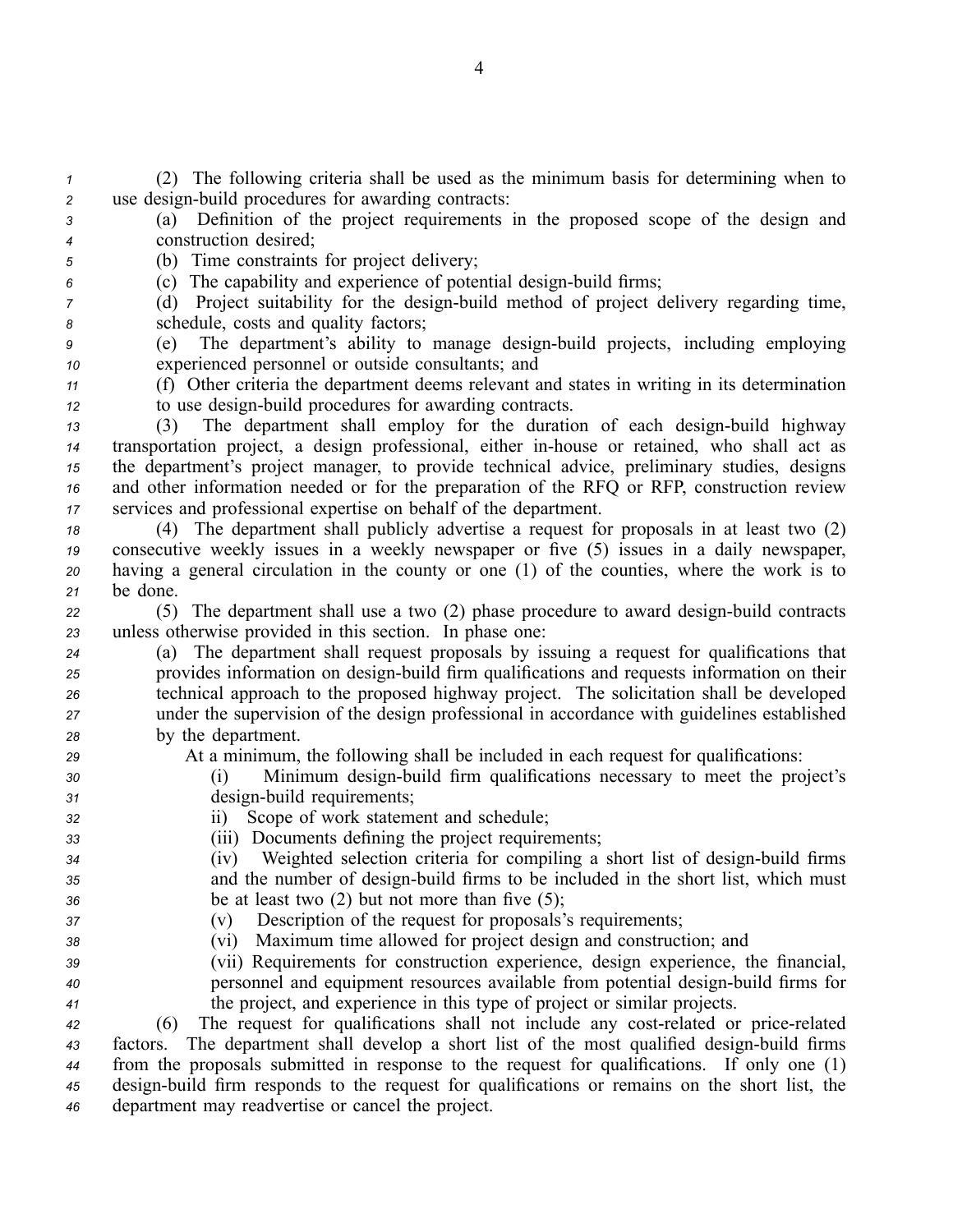(7) In the second phase, the department shall issue <sup>a</sup> reques<sup>t</sup> for proposals to the design-build firms included on the short list. At a minimum, the request for proposals shall *<sup>3</sup>* include: (a) Scope of work for the project, including: (i) Performance and technical requirements; (ii) Conceptual design; (iii) Specifications; and (iv) Functional and operational elements for the delivery of the completed project, which must be prepared by an Idaho licensed professional engineer; (b) Description of the required design-build firm qualifications and the selection criteria, including the weight or relative order, or both, of each criterion; (c) Copies of the contract documents the selected bidder will be expected to sign; (d) Maximum time allowed for project design and construction; (e) Estimated cost of design and construction; (f) A requirement that all proposals be submitted to the department in two (2) parts: (i) A technical proposal; and (ii) A price proposal; (g) A requirement that all proposals be submitted in <sup>a</sup> separately sealed, clearly identified package that includes the date and time of the submittal deadline; (h) A requirement that the technical proposal include <sup>a</sup> critical path method, bar schedule of the work to be performed or similar schematic, design plans and specifications, technical reports, calculations, permit requirements, applicable development fees, and other data requested in the reques<sup>t</sup> for proposals; (i) A requirement that the price proposal contain all design, construction, engineering, inspection and construction costs of the proposed project; (j) The date, time and location of the public opening of the sealed price proposals; and (k) Other information relevant to the project. (8) Prior to the opening of sealed bid proposals, the department shall score the technical proposals using the selection criteria provided in the reques<sup>t</sup> for proposals. At <sup>a</sup> minimum, fifty percen<sup>t</sup> (50%) of the technical proposal shall account for the final score and at <sup>a</sup> minimum, fifty 31 percent (50%) of the qualifications of the design-build professional or firm shall account for the technical proposal. At the sealed price proposal bid opening, the department shall publicly announce the technical proposal score for each bidder on the short list, publicly open the sealed price proposals and divide each price proposal by the bidder's technical score to obtain an 35 adjusted score. The department shall award the bid of the design-build firm whose adjusted score is the lowest. (9) If <sup>a</sup> reques<sup>t</sup> for proposals includes <sup>a</sup> time factor with the selection criteria, the department may also adjust the bids using <sup>a</sup> department established value of the time factor. The value of the time factor must be expressed as <sup>a</sup> value per day. The adjustment must be based on the total time value. The total time value shall be the bidder's total number of days to complete the project multiplied by the time factor. The time adjusted price is the total time value plus the bid amount. An adjusted score must then be obtained by dividing each bidder's time adjusted price by the technical proposal scores. The department shall award the design-build contract to the bidder with the lowest adjusted score.

*<sup>45</sup>* (10) The department may offer short list bidders the opportunity to participate in *<sup>46</sup>* presentations and/or discussions regarding their proposals. If presentations or discussions are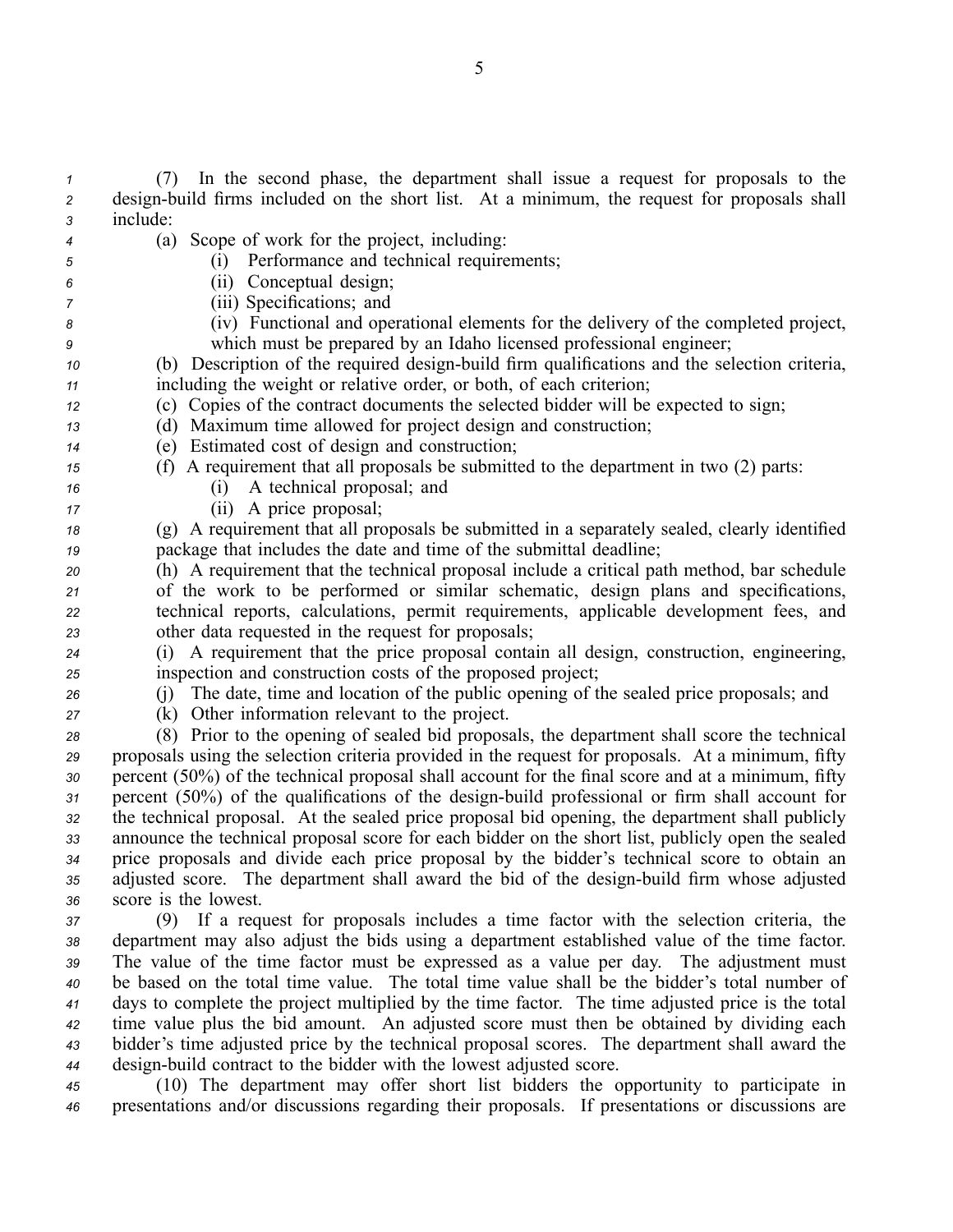*<sup>1</sup>* held with one (1) short list bidder, they must be held with all short list bidders. If presentations *<sup>2</sup>* and/or discussions are held, best and final offers shall be requested and shall be the basis of *<sup>3</sup>* awarding the contract.

*<sup>4</sup>* If determined by the board, the department may elect to use the following process for 5 awarding a design-build contract for a project with an estimated project cost of less than five *<sup>6</sup>* million dollars (\$5,000,000):

 (a) The department shall give the lowest cost proposal the full number of price points defined in the reques<sup>t</sup> for proposals. The department shall assign each of the other proposals <sup>a</sup> percentage of the price points based on <sup>a</sup> ratio of the lowest price divided by the bidder's price. The department shall add the technical score and price score and award the contract to the bidder with the highest total score. If determined by the board, the department may also use low bid, design-build procedures to award a design-build contract where the scope of the work can be clearly defined. Low bid design-build projects may require a request for qualifications and short-listing and shall require a reques<sup>t</sup> for proposals.

*<sup>16</sup>* (b) Submitted proposals shall include <sup>a</sup> separate technical proposal and <sup>a</sup> price proposal.

- 
- 

*17* The low bid, design-build procedures shall use the following two (2) step review process: *<sup>18</sup>* (i) The department shall open technical proposals first to determine if they

*<sup>19</sup>* comply with the requirements and are responsive. The technical proposals shall *<sup>20</sup>* not be ranked or scored. The department may not open the price proposal until the

*<sup>21</sup>* review of the technical proposal is complete. *<sup>22</sup>* (ii) The department shall open price proposals and select the lowest bidder.

*<sup>23</sup>* (c) Contracts shall be awarded to the bidder who submits the lowest price proposal and if *<sup>24</sup>* the proposal is responsive to the technical requirements as determined by the department.

 (11) (a) The department shall grant a stipulated fee of not less than two-tenths of one percen<sup>t</sup> (0.2%) of the department's estimated cost of design and construction to each bidder on the short list who provides <sup>a</sup> responsive but unsuccessful proposal. If the department does not award <sup>a</sup> contract, all bidders on the short list shall receive the stipulated fee.

- *<sup>30</sup>* (b) If the department cancels <sup>a</sup> contract before reviewing submitted technical proposals, *31* the department shall award each design-build firm on the short list a stipulated fee of not *32* less than two-tenths of one percent  $(0.2\%)$  of the department's estimated cost of design 33 and construction. The department shall pay the stipulated fee to each design-build firm *<sup>34</sup>* within ninety (90) days of the day the contract is awarded or the day the decision is made *<sup>35</sup>* not to award <sup>a</sup> contract. In consideration for paying the stipulated fee, the department *<sup>36</sup>* may use any ideas or information contained in the submitted proposals, with no obligation *<sup>37</sup>* to pay any additional compensation to the unsuccessful bidders.
- *<sup>38</sup>* (c) Unselected bidders on the short list may elect to waive the stipulated fee. If an *<sup>39</sup>* unsuccessful bidder on the short list elects to waive the stipulated fee, the department may *<sup>40</sup>* not use ideas and information contained in that bidder's proposal.
- *<sup>41</sup>* (d) At the reques<sup>t</sup> of the department, bidders who waive the stipulated fee may *<sup>42</sup>* subsequently withdraw their waivers, in which case the department shall pay the *<sup>43</sup>* stipulated fee to the bidders and may use ideas and information contained in their *<sup>44</sup>* proposals.

*45* (12) The department may reject any and all design-build highway project bids at their *<sup>46</sup>* discretion.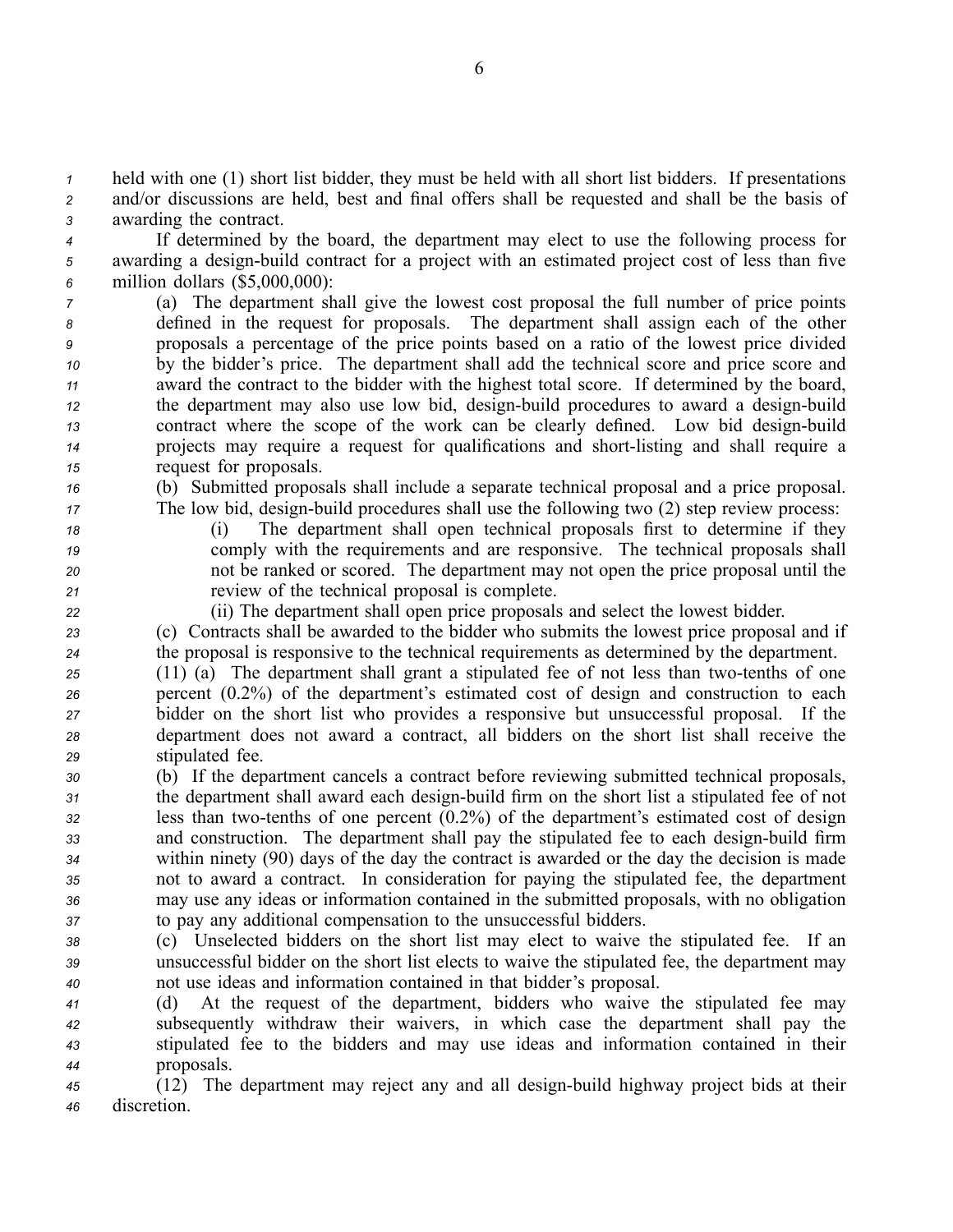*<sup>1</sup>* (13) Bidders who do not submit the lowest responsible bid as determined by the *2* department may challenge the department's determination in accordance with section  $40-902(5)$ , *<sup>3</sup>* Idaho Code.

*<sup>4</sup>* SECTION 7. That Chapter 9, Title 40, Idaho Code, be, and the same is hereby amended 5 by the addition thereto of a NEW SECTION, to be known and designated as Section 40-905, *<sup>6</sup>* Idaho Code, and to read as follows:

 40905. CONTRACTS – CONSTRUCTION MANAGER/GENERAL CONTRACTOR. (1) The department may select construction manager/general contractor firms and award contracts for highway projects as provided in this section. Construction manager/general contractor transportation projects shall be of appropriate size and scope to encourage maximum competition and participation by qualified firms. Construction manager/general contractor procedures may be used for highway projects only after the board determines that awarding <sup>a</sup> construction manager/general contractor contract will serve the public interest. "Construction manager/general contractor" means <sup>a</sup> firm with which the department has selected to provide services during the design phase and to act as construction manager/general contractor during the construction phase. The department shall establish and publish guidelines consistent with the provisions of this section prior to soliciting and awarding construction manager/general contractor contracts.

 (2) Contracts for the services of <sup>a</sup> construction manager/general contractor shall be awarded through <sup>a</sup> competitive process requiring the public solicitation of <sup>a</sup> reques<sup>t</sup> for proposals for construction manager/general contractor services. The reques<sup>t</sup> for proposals may require separate technical and price proposals and meeting requirements as stated in the reques<sup>t</sup> for proposals.

*<sup>24</sup>* (3) At <sup>a</sup> minimum, the reques<sup>t</sup> for proposals shall include:

*<sup>25</sup>* (a) A description of the project, including programmatic, performance, technical *<sup>26</sup>* requirements and specifications, when available;

*<sup>27</sup>* (b) The reasons for using the construction manager/general contractor procedure;

*<sup>28</sup>* (c) A description of the qualifications to be required of the firm;

*<sup>29</sup>* (d) A description of the process the department will use to evaluate qualifications and *<sup>30</sup>* proposals, including evaluation factors and the relative weight of factors; and

*<sup>31</sup>* (e) The form of the contract, including any contract for preconstruction services, to be *<sup>32</sup>* awarded.

 (4) The department shall publicly advertise <sup>a</sup> reques<sup>t</sup> for proposals in at least two (2) consecutive weekly issues in <sup>a</sup> weekly newspaper or five (5) issues in <sup>a</sup> daily newspaper, having <sup>a</sup> general circulation in the county or one (1) of the counties, where the work is to *<sup>36</sup>* be done.

 (5) The department shall establish <sup>a</sup> committee to evaluate the proposals. The department shall select the firm submitting the highest scored proposal using the evaluation factors and the relative weight of factors published in the public solicitation of the reques<sup>t</sup> for proposals.

 (6) The contract shall be awarded in two (2) phases. The first phase is to provide services during the design phase that may include life cycle cost design considerations, value engineering, scheduling, cost estimating, constructability, alternative construction options for 44 cost-savings and sequencing of work. The second phase is for construction services. The second phase will be awarded after the plans have been sufficiently developed and <sup>a</sup> guaranteed